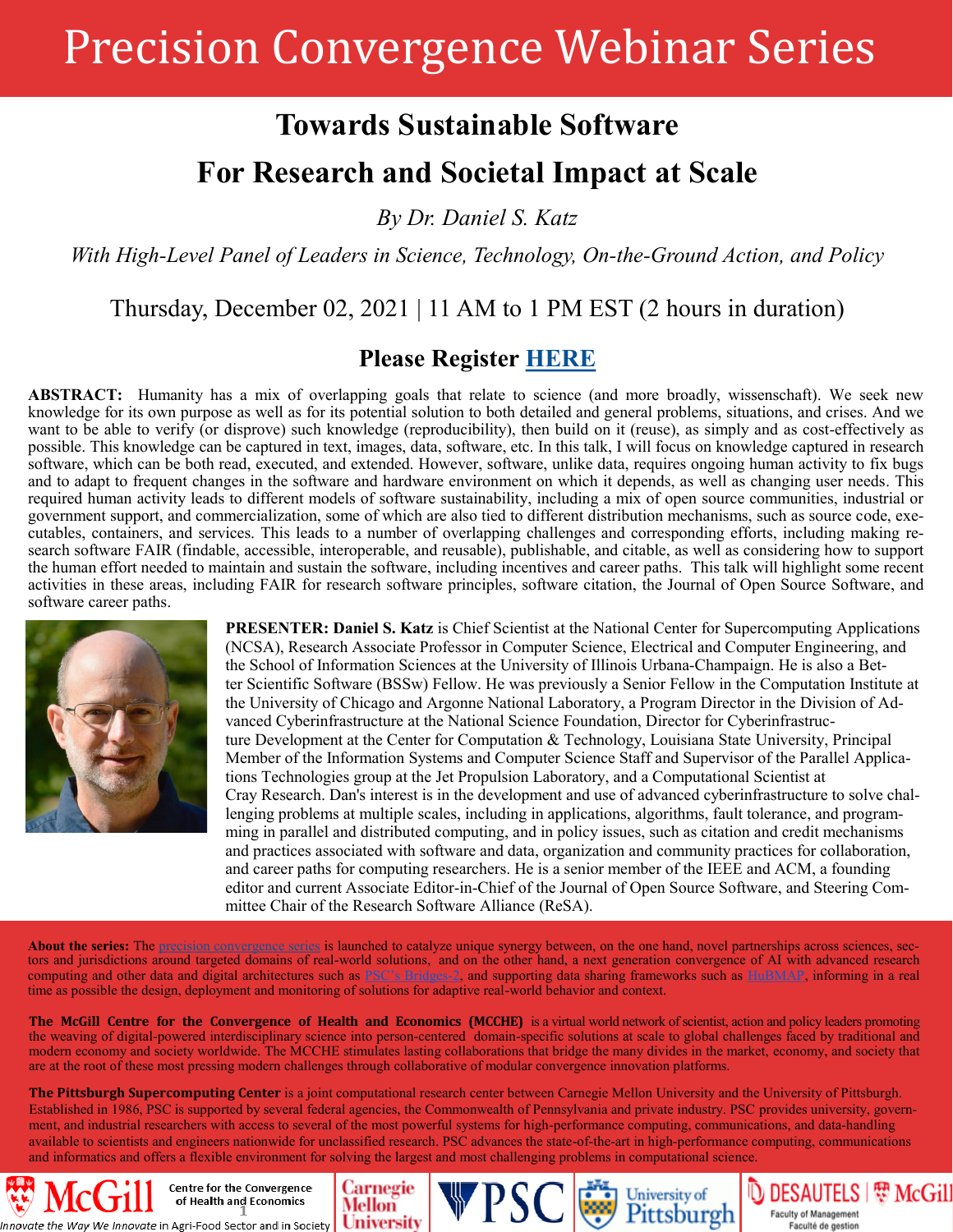### *Co-Chairs:*



**Laurette Dubé, PhD** is the founding Chair and Scientific Director of the McGill Centre for the Convergence of Health Economics. She holds the James McGill Chair of Consumer and Lifestyle Psychology and Marketing. Her work has been published in top disciplinary journals in Psychology, Management and Medicine as well as in multidisciplinary journals. She holds an MBA in finance, and a PhD in behavioural decision making and consumer psychology. During her 2020-2021 sabbatical, she is a visiting scholar at the National Research Council of Canada and at the Pittsburgh Supercomputing Center, Carnegie Mellon, USA. [https://](https://thefutureeconomy.ca/interviews/%20laurette-dube) [thefutureeconomy.ca/interviews/ laurette](https://thefutureeconomy.ca/interviews/%20laurette-dube)-dube



**Shawn Brown, PhD** is Vice Chancellor for Research Computing at the University of Pittsburgh and the Director of Pittsburgh Supercomputing Center at the Carnegie Mellon University/ University of Pittsburgh and. Prior to his appointment, Dr. Brown served as the Associate Director of Research Software Development at the McGill Centre of Integrative Neuroscience at the McGill Neurological Institute. Dr. Brown is an expert on high - performance computing and computational simulation. He has over 25 years of experience in developing software to support the use of high-performance computing for research in areas such as chemistry, bioinformatics, and public health. his research interests are ALSO in how agent-based modeling and other computational techniques can be used to provide decision support in public health and chronic disease.

### *Panellists:*



**Dr Patricia P. Silveira, MD, PhD** is the Scientific director of the Genomics and Epigenetics pillar of the Ludmer Centre for Neuroinformatics & Mental Health, based at the Douglas Research Centre, an associate professor at the Department of Psychiatry at McGill University, and a core member of the U.S. based National Scientific Council on the Developing Child. A pediatrician and neuroscientist, Dr Silveira's research focuses on how perinatal and early-childhood environments shape and modulate both health and disease across the lifespan, into old age. Her aim is to identify genetic/ epigenetic and peripheral markers that interact with environmental adversities in childhood, modifying endophenotypes (impulsivity, sensitivity to reward, food choices) that ultimately affect healthy growth and neurodevelopment, increasing an individual's risk for developing chronic diseases and mental illnesses across their lifespan. Her lab is focused on understanding child development and long-term risk for disease from a gene networkenvironment interaction perspective, using a life-course approach, deploying and applying novel methodologies to integrate multilevel data using big data.



**Dr. Yaroslav O. Halchenko** is a Research Associate Professor leading the http:// centerforopenneuroscience.org at the Department of Psychological and Brain Sciences of Dartmouth College. The center's mission is to promote, develop, and contribute to Open software, data, and standards to improve efficiency, sharing, and reproducibility in Neuroscience and other fields. Dr. Halchenko is a Debian developer and a lead and/or active contributor to a number of free and open source projects such as NeuroDebian (http://neuro.debian.net), DataLad (https:// datalad.org), DANDI archive (https://dandiarchive.org), BIDS standard (https:// bids.neuroimaging.io), etc.